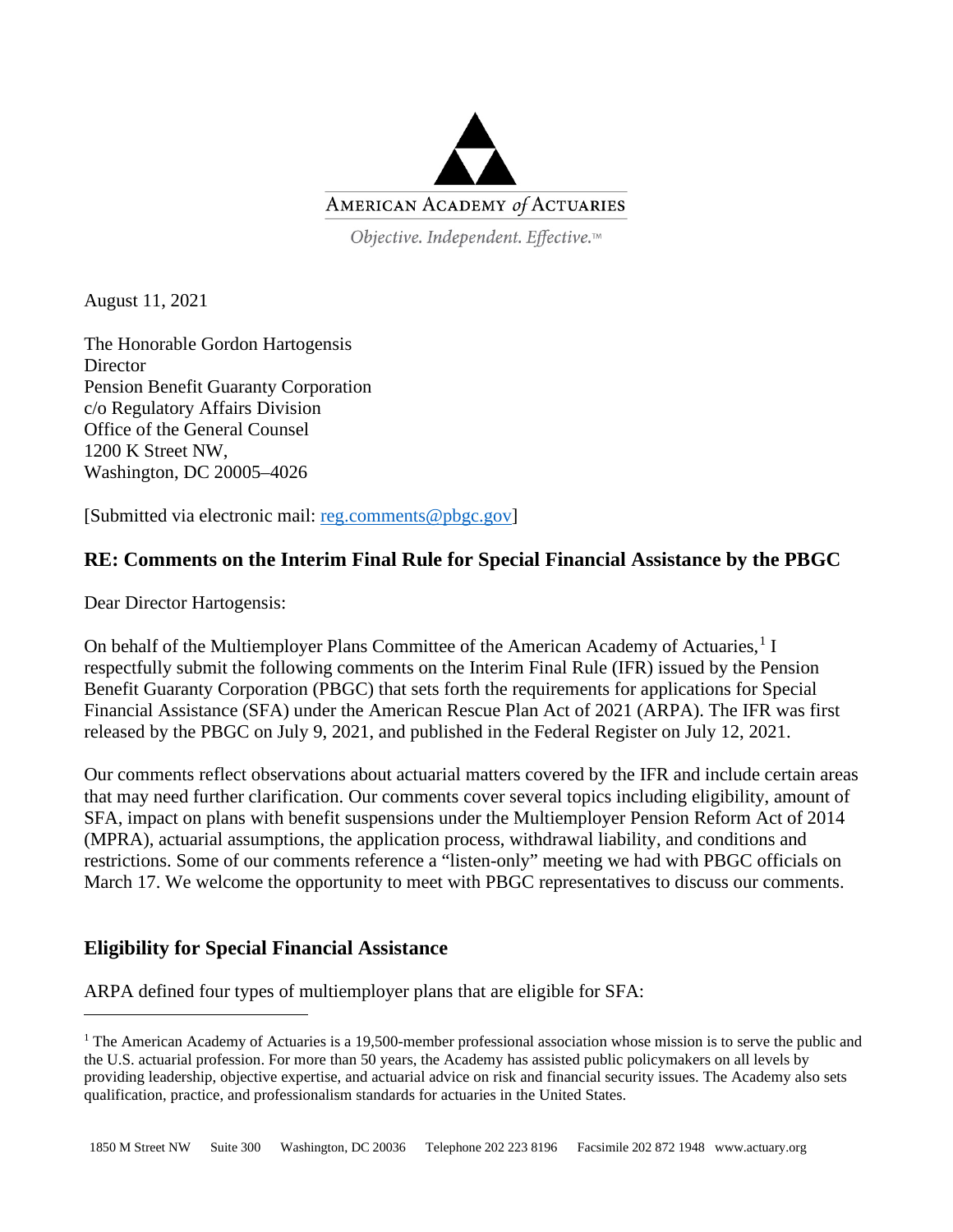(1) plans in critical and declining status in any plan year beginning in 2020, 2021, or 2022;

(2) plans with a suspension of benefits approved under the MPRA as of March 11, 2021;

(3) plans in critical status with a modified funded ratio of less than 40% and a ratio of active to inactive participants less than 2:3, in any plan year beginning in 2020, 2021, or 2022; and

(4) plans that became insolvent after December 16, 2014, have remained insolvent, and have not terminated as of March 11, 2021.

### Plans in critical but not declining status

The IFR provides clarification for plans in the third eligibility category: plans in critical but not declining status. The IFR links the sources for the modified funded ratio and participant counts to items reported on the Form 5500. For purposes of the modified funded percentage, the IFR defers to plan actuaries in their selection of the current liability interest rate. The IFR also clarifies that the conditions for eligibility do not need to be satisfied for the same plan year. In general, the IFR provides additional flexibility for plans in critical but not declining status to demonstrate that they are eligible for SFA.

Nevertheless, there are several concerns on plans in this category that the PBGC may wish to further clarify:

- *Eligible plans receiving zero SFA*. While the IFR provides flexibility for plans in critical but not declining status to demonstrate eligibility, the PBGC also recognizes that many plans in this category will not receive any SFA. (PBGC officials made a comment to this effect in a webinar briefing on the implementation of the SFA program on July 9, 2021.) Many have questioned whether this interpretation—that many eligible plans will ultimately receive zero SFA—is consistent with the intent of law. We welcome any further commentary the PBGC could provide on this matter.
- *Receivable withdrawal liability payments.* The IFR defines the modified funded percentage as the current value of net assets plus the current value of receivable withdrawal liability payments (adjusted for uncollectible amounts) divided by the current liability. The inclusion of the withdrawal liability receivables in the asset value may cause some plans that would otherwise receive SFA to be ineligible. Due to the uncertain nature of future withdrawal liability payments, the PBGC may wish to consider excluding receivable payments from the determination of the plan's eligibility for SFA since future withdrawal liability income is part of the determination of the amount of SFA.
- *Election to be in critical status.* The IFR makes it clear that plans electing to be in critical status under §305(b)(4) of the Employee Retirement Income Security Act (ERISA) are ineligible for SFA. We encourage the PBGC to clarify whether a plan that made this election in a previous year would still be eligible if it meets the criteria under §305(b)(2) during the 2020, 2021, or 2022 plan years.
- *Coordination with temporary funding relief under ARPA*. We believe further clarification is needed as to how the temporary delay in zone status under section 9701 of ARPA affects SFA eligibility. In particular, the PBGC may wish to consider a hypothetical situation in which a plan has already made an election to freeze its zone status in 2021, but the plan would be eligible for SFA because it meets the criteria absent the freeze. For example, would a plan be eligible for SFA if it has made an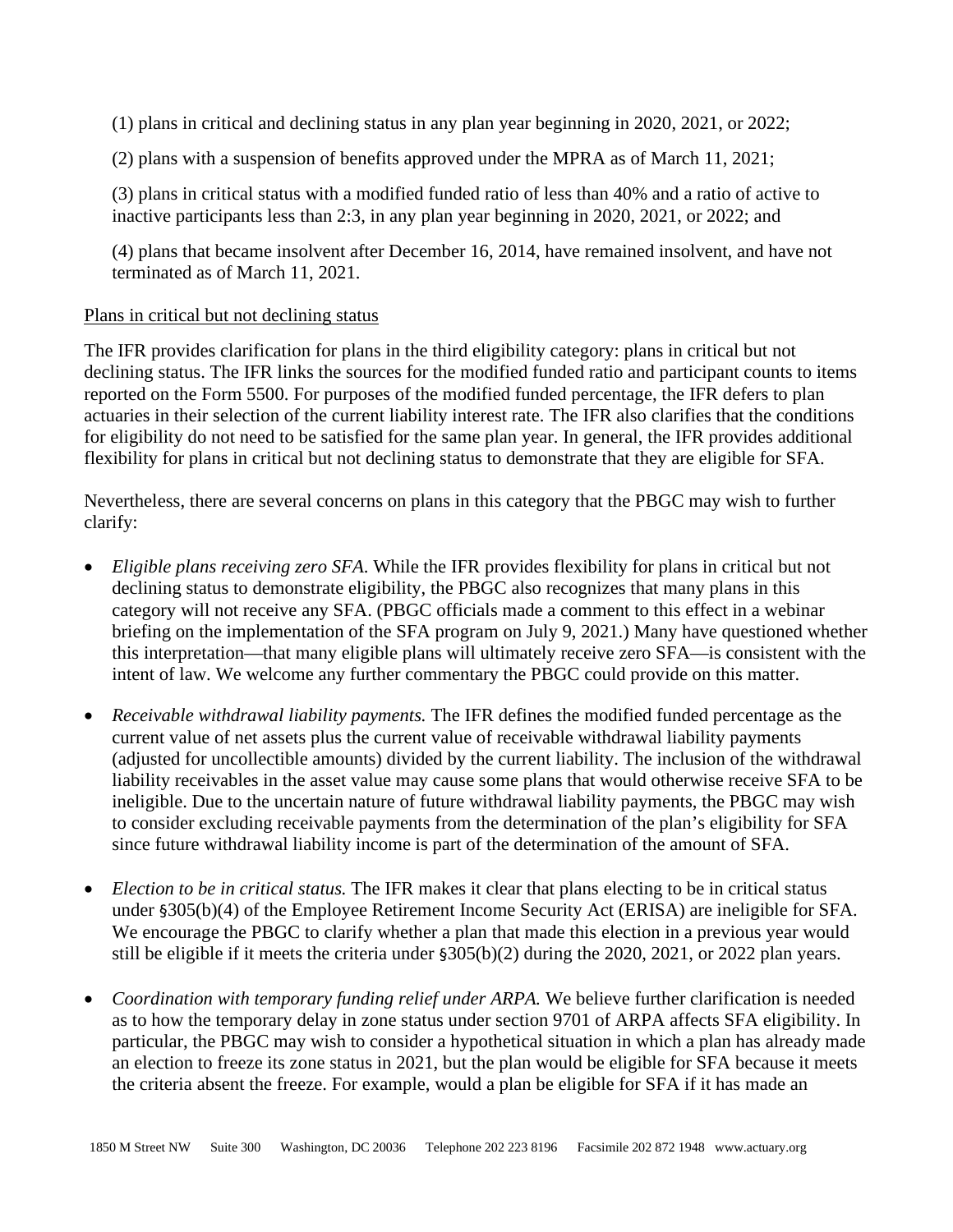election to remain in the "green zone" for the 2021 plan year, but it would otherwise have been in critical status and meets the criteria related to modified funded percentage and participant ratio? If the plan in this example would be ineligible for SFA, would the plan have the opportunity to reverse its earlier election under section 9701?

## Informal consultation on eligibility

The IFR notes how a plan sponsor may contact the PBGC informally to discuss a potential application for SFA. We note that some plan sponsors that request informal consultations may seek confirmation of their eligibility for SFA. Some plan sponsors may seek consultation on eligibility relatively soon, even if they will not be permitted to submit an application until 2023.

As described above, eligibility may be uncertain for some plans in critical but not declining status. A proposed change in actuarial assumptions may also add uncertainty to a plan's eligibility. Because the application process will require significant plan resources, we encourage the PBGC to be as forthcoming as possible on plan eligibility in these informal consultations. We understand that the PBGC may not be able to definitively confirm a plan's eligibility, but the more information it can provide, the better the plan sponsor will understand the risk its application will be denied due to ineligibility.

## **Amount of Special Financial Assistance**

The IFR provides interpretations on two critical components of the determination of the amount of SFA: the calculation methodology for the amount of SFA under section 4262(j) of ARPA, and the interest rate assumption under section 4262(e)(2). As described below, while the IFR provides clarity on the calculation methodologies, it does not address a significant disconnect in the statute that could result in many plans that receive SFA falling short of their intended solvency target.

## Amount of SFA

The IFR prescribes a methodology under which the amount of SFA is the difference between two present values: the present value of plan obligations less the present value of plan resources. Plan obligations are plan benefits (including any reinstated benefits where applicable) and administrative expenses expected to be paid from the SFA measurement date through the plan year ending in 2051. Plan resources include current plans assets, and the present value of both withdrawal liability payments and future employer contributions.

This approach, however, ignores the actual timing of cash flows. If cash flow is projected to become positive toward the end of the period, the present value calculation outlined in the IFR would result in the sum of those positive years being *subtracted* from the SFA needed just to get to the "crossover point" when annual cash flows move into positive territory, potentially several years prior to the end of 2051.

We concur with the inclusion of withdrawal liability payments, however we question the use of all plan contributions—as a portion of the annual contributions are intended to fund benefits that are payable after 2051 (including amounts already contributed that are already part of plan assets).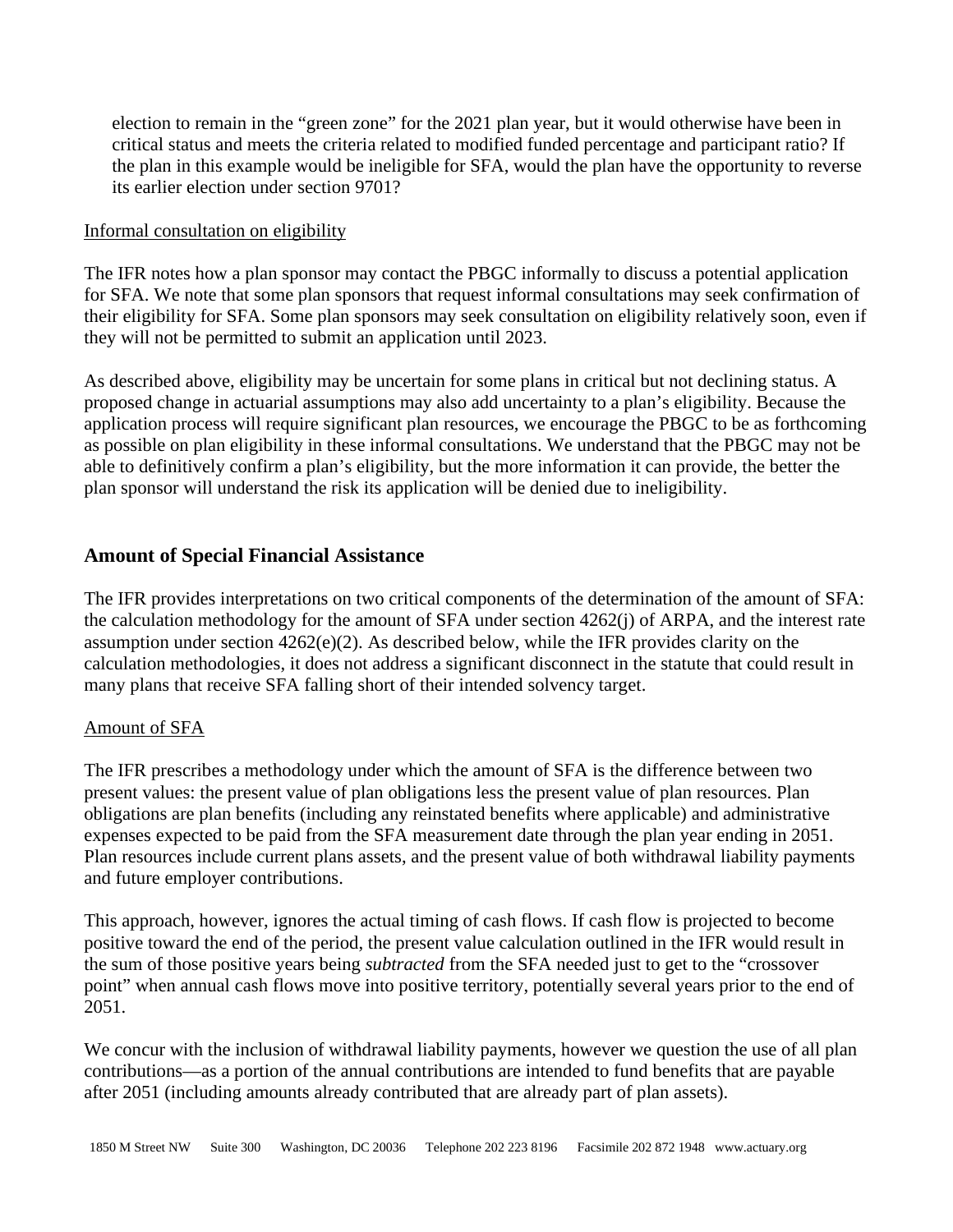We also note that the statute requires the amount of SFA to be calculated based on "funding projections…performed on a deterministic basis." Multiemployer plan actuaries may interpret this language to mean that the amount of SFA must be calculated based on funding projections rather than a present value calculation, and that the funding projections must be performed on a deterministic basis rather than a stochastic basis. We acknowledge that the PBGC may consider the projections of cash flows underlying the present value calculations to be deterministic in that they are based on a single set of assumptions. It may be harder, however, to argue that present value calculations are the same as "funding projections."

On the basis of deterministic funding projections, the amount of SFA would be determined on an iterative basis to achieve the desired target—in this case, solvency through the end of the 2051 plan year. In the vast majority of cases, this methodology will produce the same amount of SFA as the present value calculations prescribed in the IFR. It is theoretically possible, however, for the two methodologies to produce a different amount. For example, consider a demographically mature plan with annual benefit payments projected to decline rapidly, and with a relatively high level of contribution income resulting from withdrawal liability payments. The amount of SFA determined on a present value basis may produce a deterministic funding projection that causes the plan's asset value to go negative prior to 2051, before eventually returning to zero by the end of 2051. In other words, the SFA determined based on present value calculations would cause the plan to fall short of its intended funding target.

Furthermore, if the PBGC decides to reevaluate solutions to address the interest rate disconnect (as described below), it may need to revise the calculation methodology for determining the amount of SFA. Specifically, deterministic funding projections would support a "bifurcated" interest assumption (or other similar assumption), while present value calculations do not.

### Interest rate assumption

The IFR specifies the amount of SFA is calculated based on an interest rate assumption equal to the interest rate used for purposes of projecting the funding standard account in the most recent zone status certification completed prior to January 1, 2021, subject to an upper limit equal to the third Pension Protection Act (PPA) funding segment rate<sup>[2](#page-3-0)</sup> plus 200 basis points.

We acknowledge and concur with the IFR in clarifying the plan's interest rate from the most recent zone status certification completed before January 1, 2021, is the rate used for purposes of projecting the funding standard account. A possible alternative interpretation would have been to use the investment return assumption used for projecting plan solvency, which for many eligible plans would have been incomplete and unnecessarily complicated for this purpose.

We also recognize that the PBGC declined to permit a "bifurcated" interest rate assumption for purposes of determining the amount of SFA. In the preamble to the IFR, the PBGC notes that the statute does not require the interest rate assumption to be reasonable, that a plan may not propose an alternative interest

<span id="page-3-0"></span><sup>&</sup>lt;sup>2</sup> The rate specified in §303(h)(2)(C)(iii), disregarding modifications made under clause (iv) of such section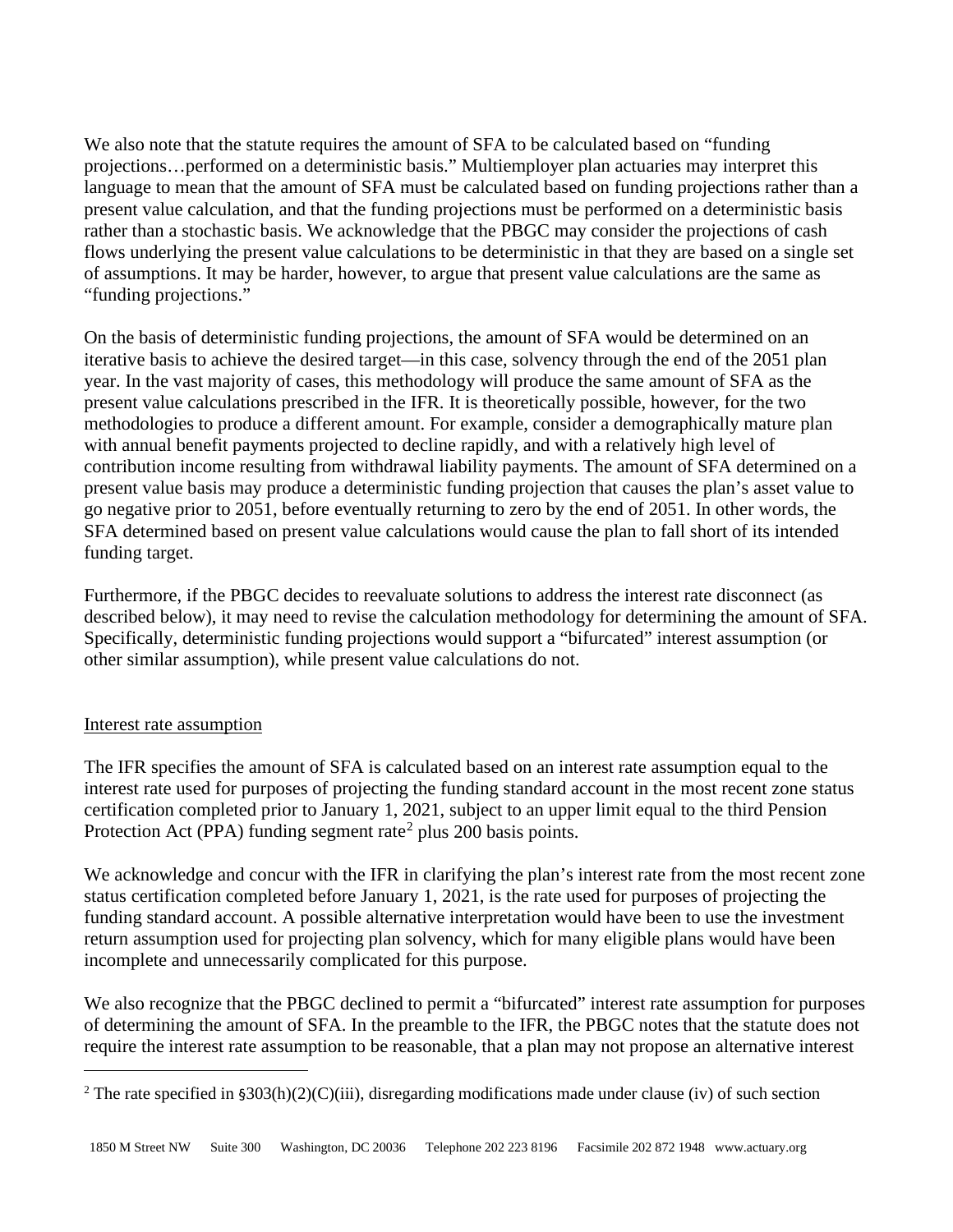rate assumption in its application for SFA, and that the PBGC does not have the authority to provide a different interest rate than the one mandated in the statute. Respectfully, actuarial assumptions should be reasonable and appropriate for their intended purpose. As such, we encourage the PBGC to revisit the concept of a "bifurcated" rate, though we recognize this will affect the overall cost of the program.

#### Interest rate disconnect

In our discussion with PBGC staff on March 17, 2021, we noted the potential disconnects between the statutory intent of the SFA, the interest rate used to determine the amount of SFA, and the investment restrictions imposed on SFA assets. We are concerned that these disconnects will result in the SFA program failing to meet its statutory objectives, even under the interpretation adopted by the PBGC.

Specifically, the vast majority of eligible plans will be subject to the interest rate limit, meaning their amount of SFA will be determined using an interest rate of about 5.5%. At the same time, the statute requires that SFA assets must be invested in investment-grade bonds (or other investments permitted by the PBGC). Currently, annual yields on investment-grade bonds are around 2.0%-2.5%.<sup>[3](#page-4-0)</sup>

This disconnect introduces a "negative arbitrage" for the vast majority of plans that are eligible to receive SFA. Due to current, low yields on investment-grade bonds, many plans may not be able to attain a total return on plan assets of at least 5.5%. If investment returns on plan assets fall short of the interest rate used to determine the amount of SFA, the plan would fall short of its intended funding target. In other words—plans that cannot meet their benchmark investment return would become insolvent sooner than 2051. In fact, many plans that receive SFA—especially those that are already insolvent or close to insolvency—are likely to exhaust their assets 6-12 years before 2051.<sup>[4](#page-4-1)</sup>

### Possible remedies to the disconnect

When we discussed the interest rate disconnect with PBGC staff on March 17, 2021, we raised the possibility of a "bifurcated" interest assumption for determining the amount of SFA, especially considering there was no pre-2021 assumption for returns on SFA assets. Under this approach, a deterministic projection would be used to calculate the amount of SFA required to enable the plan to remain solvent and pay benefits without reduction through 2051. The deterministic solvency projection would be based on two interest rate assumptions: (a) for SFA assets, an interest rate based on current yields on investment grade bonds for SFA assets; and (b) for non-SFA assets and future contributions, the plan's limited interest rate assumption as described under  $\frac{64262(e)}{2}$ .

As noted earlier, the PBGC provides a determination in the IFR that the interest rate assumption specifically defined in the statute should apply to both SFA assets and pre-SFA assets. As we discussed with PBGC staff on March 17, the interest rate assumption used in the most recent zone status certification completed before January 1, 2021, applied to existing plan assets and did not include a provision for the SFA program. For this reason, as well as the disconnect created by a single interest rate

<span id="page-4-0"></span><sup>&</sup>lt;sup>3</sup> We defer to investment professionals on current yields and investment return expectations on bonds. Nevertheless, we note that, as of the date of this letter, most bond indexes that could be considered "investment grade" show yields between 1.5% and 3.0%.

<span id="page-4-1"></span><sup>&</sup>lt;sup>4</sup> The [webcast](https://www.actuary.org/node/14346) hosted by the Academy on August 3, 2021, included examples of plans receiving SFA and becoming insolvent before 2051 due to investment returns falling short of the benchmark interest rate.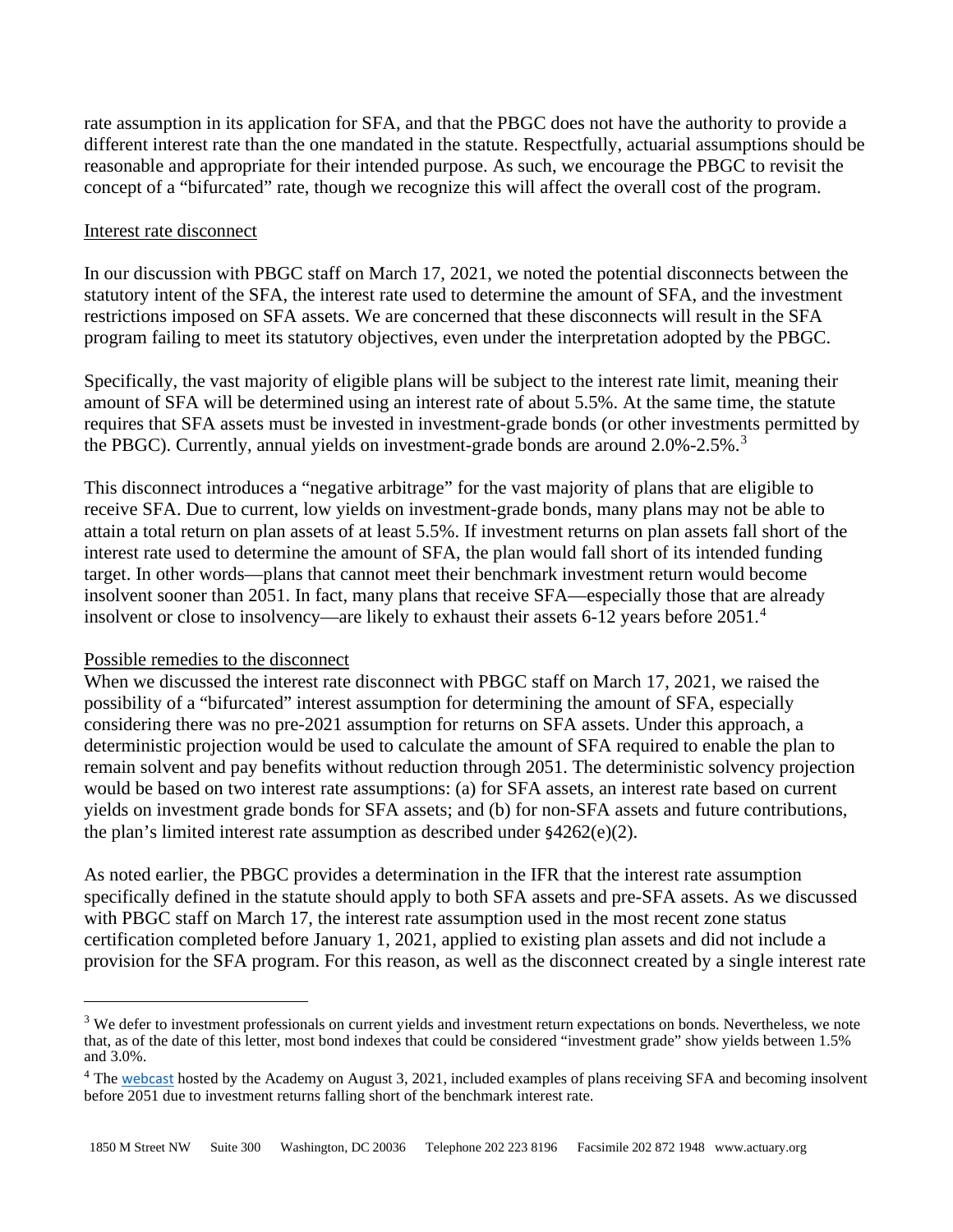assumption, the PBGC may wish to reconsider whether the prescribed interest rate under §4262(e)(2) should apply only to non-SFA assets.

In the IFR preamble, the PBGC acknowledged concerns regarding the gap between expected returns on SFA assets and the benchmark interest rates. As a possible remedy, the PBGC is seeking public input on the investment of SFA assets, with the goal of finding a more appropriate balance between certainty of investments and plan sponsor flexibility. If the PBGC ultimately issues further guidance permitting plans to invest SFA assets in investments that target returns around 5.5%, plans may be able to reduce or eliminate the negative arbitrage through their investment policies.

Of course, structuring plan investments to achieve higher expected returns comes with additional risk. We defer to investment professionals for further commentary on this topic.

# **Plans with Benefit Suspensions under MPRA**

There are 18 plans with an approved benefit suspension under MPRA, three of which also have partition. These plans are automatically eligible for SFA under ARPA and can apply as early as January 1, 2022. For plans that apply and are approved, participants will have suspended benefits reinstated and will receive retroactive payments. Plan trustees may be faced with a potential fiduciary concern, though the recent statement from the Department of Labor (DOL)<sup>[5](#page-5-0)</sup> may suggest otherwise. While the MPRA suspension (and partition, if applicable) was designed to enable a plan to remain solvent over the long term, albeit with reduced benefits continuing, trustees have the option to apply for the special financial assistance and restore benefits but would likely face a higher probability of being insolvent in the next 20-25 years. Some may argue rescinding the suspension and electing SFA would put the plan in a worse financial position for the long-term. Participants would also have a dilemma—retirees, and older participants, would reasonably be expected to encourage the trustees to apply for SFA, while younger participants could be faced with larger benefit cuts if the plan ultimately becomes insolvent.

Further, we seek clarification on the retroactive payments for beneficiaries. We understand this is guidance provided in Internal Revenue Service (IRS) Notice 2021-38, but we mention it here for completeness. The Notice states the make-up payments are the payments not paid to an individual on account of the suspension. The reference to "individual" seems to imply that beneficiaries would only receive the make-up payments for the period of time when they began collecting, not the period of time the participant received reduced benefits. The make-up amounts could change significantly depending on the interpretation. We recommend the entire family unit receive the make-up payment which would be consistent with the intent to restore the benefits that were reduced. More guidance or examples on how the make-up payments are calculated would be helpful.

Finally, we seek clarification on the requirements to repay reinstated benefits that were previously suspended. ARPA allows the amounts to be paid either as a lump sum within 3 months of the effective date or in equal monthly installments over 5 years. However, the IFR does not provide any further

<span id="page-5-0"></span><sup>&</sup>lt;sup>5</sup> DOL issued a [statement](https://www.dol.gov/agencies/ebsa/laws-and-regulations/laws/arp/dol-statement-on-pbgc-special-financial-assistance-interim-final-rule) encouraging "all eligible plans to apply for SFA without raising potential fiduciary liability concerns about undoing current or precluding future MPRA suspensions."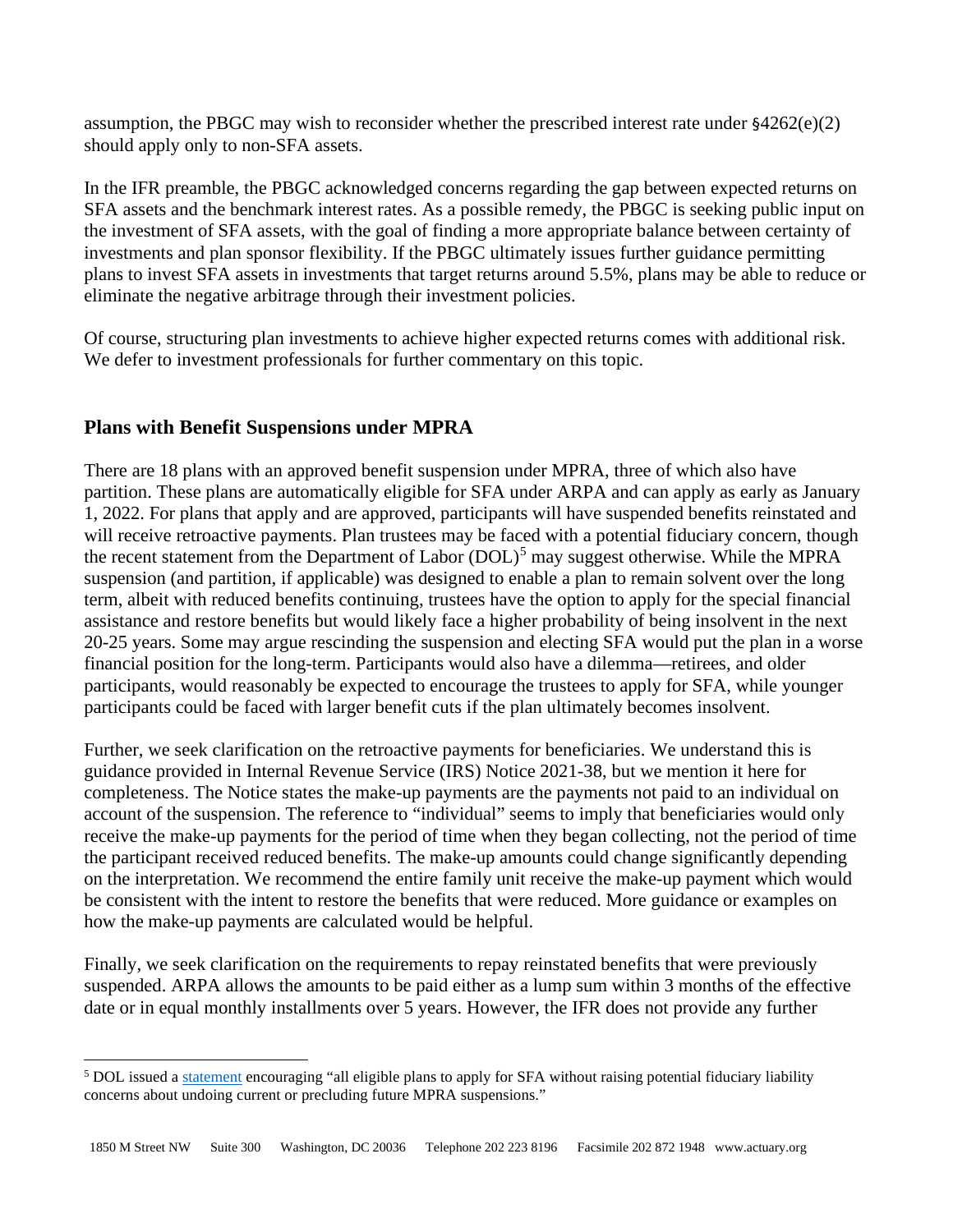guidance on whether this is a decision made by the plan or if each individual participant can elect which option is in his/her best interest.

## **Actuarial Assumptions**

The assumptions to be used to determine plan eligibility and the SFA amount as specified in ARPA are intended to be the same assumptions (other than interest rate) used in the plan's most recently completed zone certification before January 1, 2021, unless the assumptions are unreasonable. The IFR provided guidance on the process for changes in assumptions after the plan determines a prior assumption to be unreasonable. Additional nonbinding guidance was provided in PBGC SFA 21-02, "Special Financial Assistance Assumptions," where the PBGC describes "generally acceptable" and "generally not acceptable assumption changes."

The PBGC has recognized that some pre-2021 zone certification assumptions for insolvent plans may only be applicable up to the point of insolvency. In these cases, the actuary would need extended assumptions to value the plan through the plan year ending in 2051. The PBGC perspective is that extended assumptions are an assumption change, but the guidance describes acceptable assumptions that can be used with appropriate documentation on how it was determined. The PBGC provides acceptable changes to extend the contribution base units (CBUs) assumption and administrative expense assumption, but the guidance is silent on the plan demographic assumptions (mortality, disability, turnover, and retirement). We believe those assumptions are applied to all participants for their *entire lifetimes* and are used as the basis for completing the pre-2021 zone certification. We recommend that the PBGC give consideration to demographic assumptions being referenced in the guidance to clarify that they do not need to be extended and confirm they are applicable to the entire SFA period, subject to the rules on actuary-proposed changes due to the prior assumption being deemed unreasonable.

Additionally, we seek clarification on the following assumptions as outlined in the guidance:

- Mortality—The guidance states a change to the Pri-2012 blue collar (BC) table with the appropriate projection scale will be an acceptable change. However, the guidance is silent on disabled retiree mortality. Please clarify whether using the Pri-2012 BC table would be appropriate for all retirees, disabled or non-disabled, under this guidance.
- CBUs—The guidance indicates that it is generally acceptable to project contraction of no more than 3% per year for 10 years and 1% per year thereafter, but we assume if historical contraction (other than the "COVID exclusion period") supports a higher contraction assumption that would be permitted with necessary documentation. Similarly, we conclude that a pre-2021 zone certification assumption that has a higher contraction assumption (based on pre-COVID-19 experience) is also acceptable and does not have to be changed; this should be confirmed in guidance. Finally, we appreciate the example provided in the guidance, but recommend more examples be added to clarify different circumstances. For example, if a CBU assumption described in the pre-2021 zone certification was applicable for the next 20 years, but the plan was insolvent in 5 years, does the extension period start in year 6 or in year 21? This would also be applicable to plans that are already insolvent that identified a specific industry activity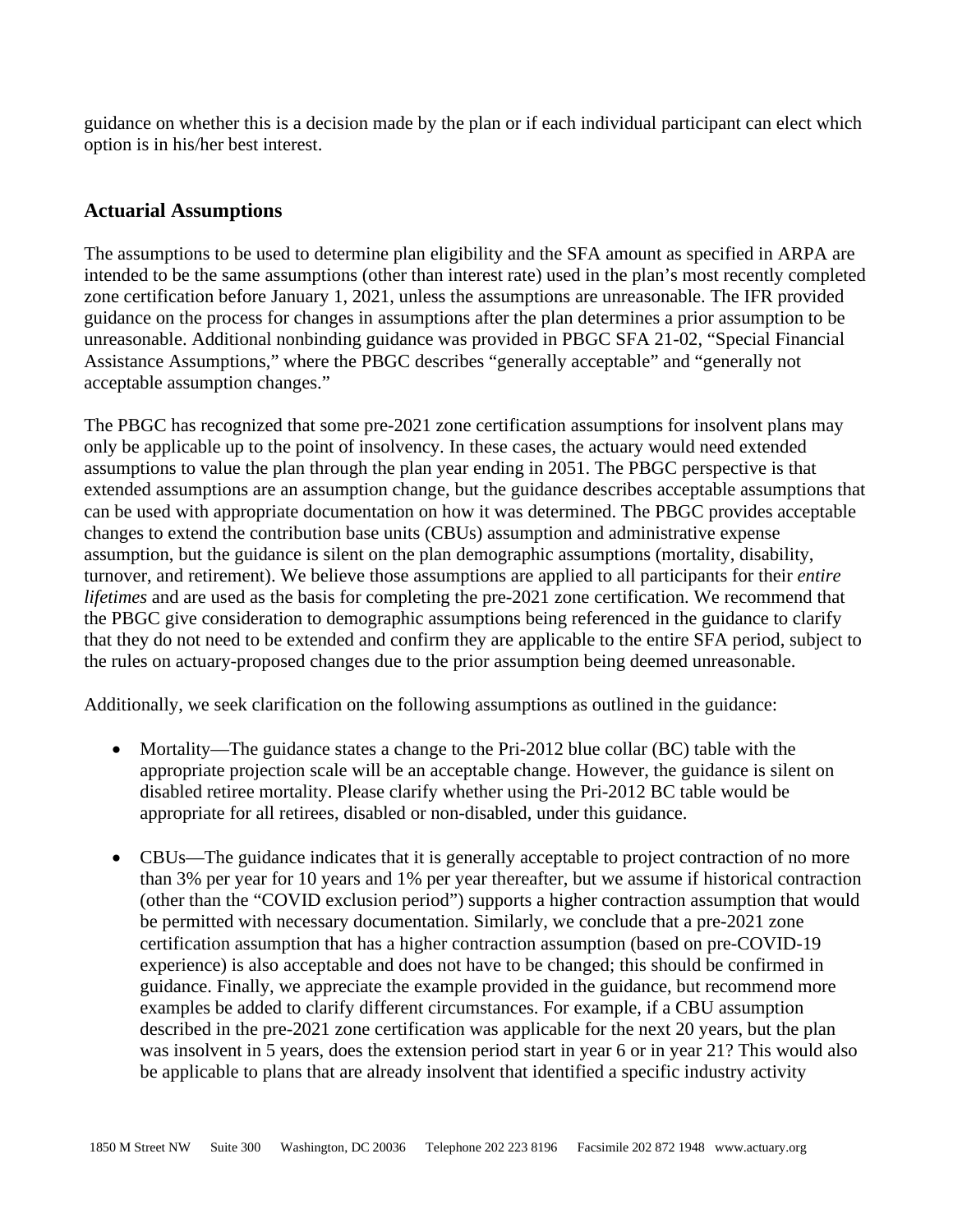assumption in the pre-2021 zone certification based on their knowledge of the entire industry and the impact on plan participation. Lastly, we seek clarification on whether factoring in actual membership decline between the pre-2021 zone certification and the SFA measurement date is considered an assumption change.

- COVID-19 exclusion period—We recognize the PBGC wants plan COVID-19 experience to be excluded and not skew the CBU assumption, but we question whether other factors that affect the plan should also be ignored during the COVID-19 exclusion period as well. In setting regular plan assumptions, observed experience would be included for the post-exclusion period prior to the SFA measurement date, but retirement and turnover patterns may be materially different in the years after the exclusion period; if so, they should be given far more weight than preexclusion experience.
- Assumptions for future employer withdrawals—We recommend the PBGC consider providing guidance on how they will evaluate assumptions with regard to future employer withdrawals and collectability of resulting withdrawal liability payments. It would be helpful to have examples of withdrawal liability income. If there is no future contraction projected, as an extension of the assumptions, then it may not make sense to have income from future withdrawals, other than at the level of actual withdrawals experienced during level workforce periods.
- New Entrant Assumptions—We recommend new entrant assumptions be considered as an "extended" assumption as some plans with a very short projection period may not have an explicit new entrant assumption. Also, we understand that an acceptable assumption change is based on new entrant characteristics for the 5 years preceding the SFA measurement date. We assume if this period was materially affected by COVID-19 an alternative assumption with proper documentation can be proposed. Similarly, if data is not available for the 5 years prior to the SFA measurement date, we assume an alternative assumption can be proposed with proper documentation, such as the most recently available 5-year period, excluding the COVID-19 exclusion period.
- Changes in assumptions—Clarification is needed for plans where pre-2021 zone certification assumptions have already been changed in the regular course of actuarial valuation and review of assumptions. We assume if the plan determines the pre-2021 assumptions are reasonable for the purpose of determining the SFA then those assumptions are acceptable to be used in the application, without challenge from the PBGC (unless clearly unreasonable).
- Change in actuarial firm—We note that actuarial assumptions are reviewed and often updated when a plan changes actuarial firms. It would be helpful for the PBGC to provide a set of safeharbor assumptions that may be used in determining plan eligibility in the case of a change in actuarial firm, similar to the acceptable assumption changes under PBGC SFA 21-02. For assumptions used in calculating the amount in situations where the plan's actuarial firm has changed, we would encourage the PBGC to consider the new actuary's duty to review and update assumptions to be consistent with their best estimate.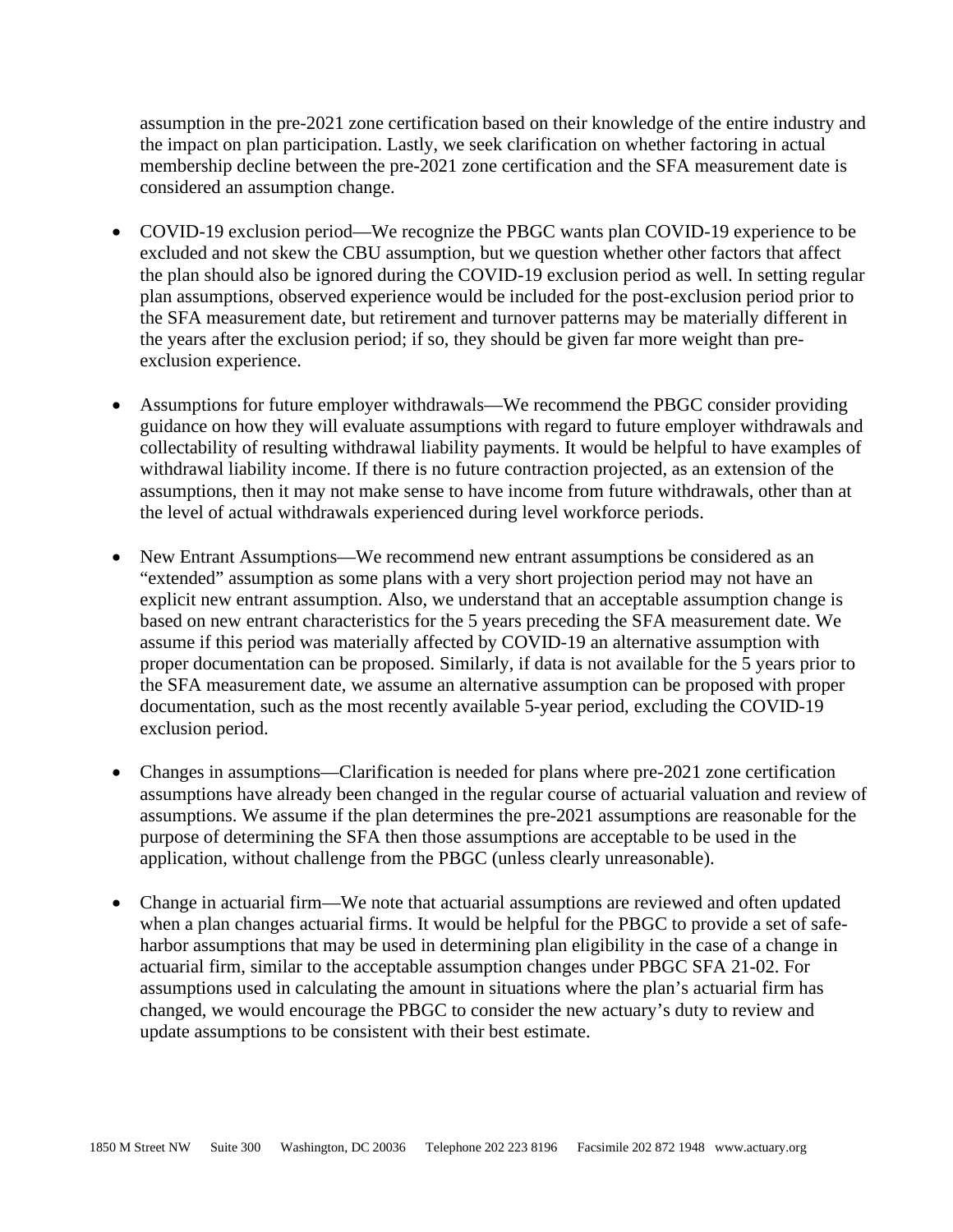## **Application Process**

### SFA Measurement Date

A plan's application for SFA needs to be prepared with calculations demonstrating the plan's projected amount of SFA as of the SFA measurement date with certain data items (e.g., the fair market value of plan assets) determined as of such measurement date. The SFA measurement date is the end of the calendar quarter immediately preceding a plan's initial application for SFA.

Having the SFA measurement date change immediately after the end of the calendar quarter could be problematic. This would make it difficult, if not impossible, for a plan sponsor to initially apply for SFA in the first few days or weeks after a calendar quarter. This condenses the timeframe within a calendar quarter that a plan sponsor can initially apply for SFA, which could result in non-uniform application dates within a quarter and an additional processing burden on the PBGC. Further, a condensed time frame could increase the likelihood of the PBGC having to temporarily close the application portal. The PBGC should consider adjusting the measurement date requirements to allow plans shut off from applying in a given quarter to still use the original measurement date (see next section) or provide guidance for plans to submit at the beginning of a calendar quarter.

Further, PBGC guidance stipulates projections are based on participant data as of the first day of the plan year in which the initial application is filed. If the application is filed within 270 days after the beginning of the current plan year and the actuarial valuation is not completed, the projection may be based on the prior year's data. We are aware of plans that are unable to complete the actuarial valuation report within 270 days due to reporting delays and plan complexity. We recommend extending this period to 1 year, otherwise these plans would essentially be unable to apply until the current valuation is completed.

### PBGC "Metering" System

The PBGC guidance indicates that the PBGC will institute a metering system to manage the filing and processing of applications. Ostensibly, one goal of the metering system is to avoid situations where the PBGC is flooded with applications and does not have the capacity to process all applications within the required 120-day review period. That is, if the PBGC does not have sufficient resources to process applications, it may prohibit plans that are eligible to apply for SFA from submitting an application.<sup>[6](#page-8-0)</sup>

A plan would prepare its initial application for SFA based on a specific SFA measurement date, with corresponding data and assumptions, that align with the plan's intended application submission date.

As a result of the metering system, a plan may be unable to submit its application when desired with a possible delay into a later calendar quarter with a new SFA measurement date. It is also possible that the delay could result in the required use of new census data. These delays would result in additional and

<span id="page-8-0"></span><sup>&</sup>lt;sup>6</sup> It is uncertain if the PBGC will ever reach the point where it does not have enough resources to process applications within its 120-day review period. However, the PBGC is likely to experience its largest surge in applications on March 11, 2023, (or soon after) when the vast majority of eligible plans are provided the first opportunity to apply.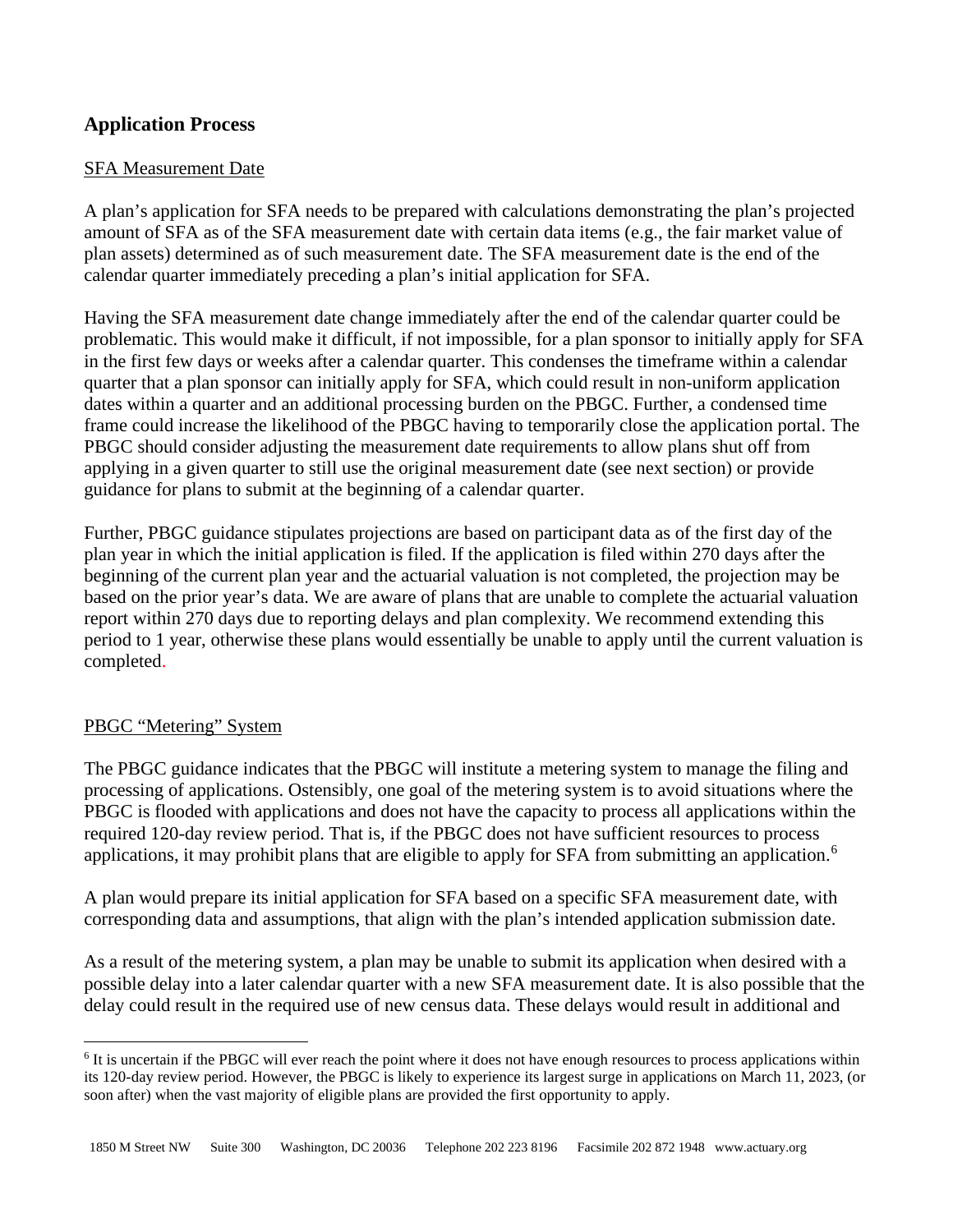unexpected work to be performed by plan professionals, which would lead to increased administrative expenses for plans and an added burden for taxpayers.

In the preamble to the guidance issued by the PBGC, it recognizes that a change to the SFA measurement date and corresponding data can lead to duplicate work and delays. The PBGC uses this issue as part of an argument for requiring the "base data" (the SFA measurement date, participant census data, and interest rate assumption) in an application to remain the same as reported on a plan's initial application for SFA. However, a plan needs to be able to submit an application in order for the base data to be locked in.

One solution to this issue is to allow plans to lock-in their base data if they are ready to apply, but unable to do so as a result of the metering system. Plans could submit a "Notice of Intent to File" and then the same application can be submitted at a later date without the need for additional work and expense by plans; this notice would also provide the PBGC with the additional time needed to adequately process the application.

## Projected Benefit Payments by Participant Status

The PBGC issued instructions setting forth the requirements for a multiemployer plan filing an application for SFA with the PBGC. Section B of the instructions identifies various plan documents that a plan sponsor is required to submit with their application for SFA that the PBGC believes are "readily available to the plan sponsor."

Section B(5) requires that the plan sponsor provide the plan actuary's certification of plan status for the 2018 plan year and each subsequent annual certification completed before the application filing date, with documentation supporting each actuarial certification of plan status. Documentation supporting a certification of critical and declining status must include a plan-year-by-plan-year projection demonstrating the plan year that the plan is projected to become insolvent.

One provision that could be problematic is the PBGC's requirement that projected benefit payments in the documentation separately identify payments associated with:

- current retirees and beneficiaries.
- terminated vested participants not currently receiving benefits,
- currently active participants, and
- new entrants.

This information is not readily available to a plan sponsor, since it is not a required disclosure item and is not commonly broken out in such a manner in actuarial reports. In many cases, a plan's actuary can rerun historical valuations to generate these results. However, this information may not be accessible (1) in a takeover case where the plan has a new actuarial firm or (2) when an actuary changes valuation software and does not have the ability to rerun prior valuations under the prior software.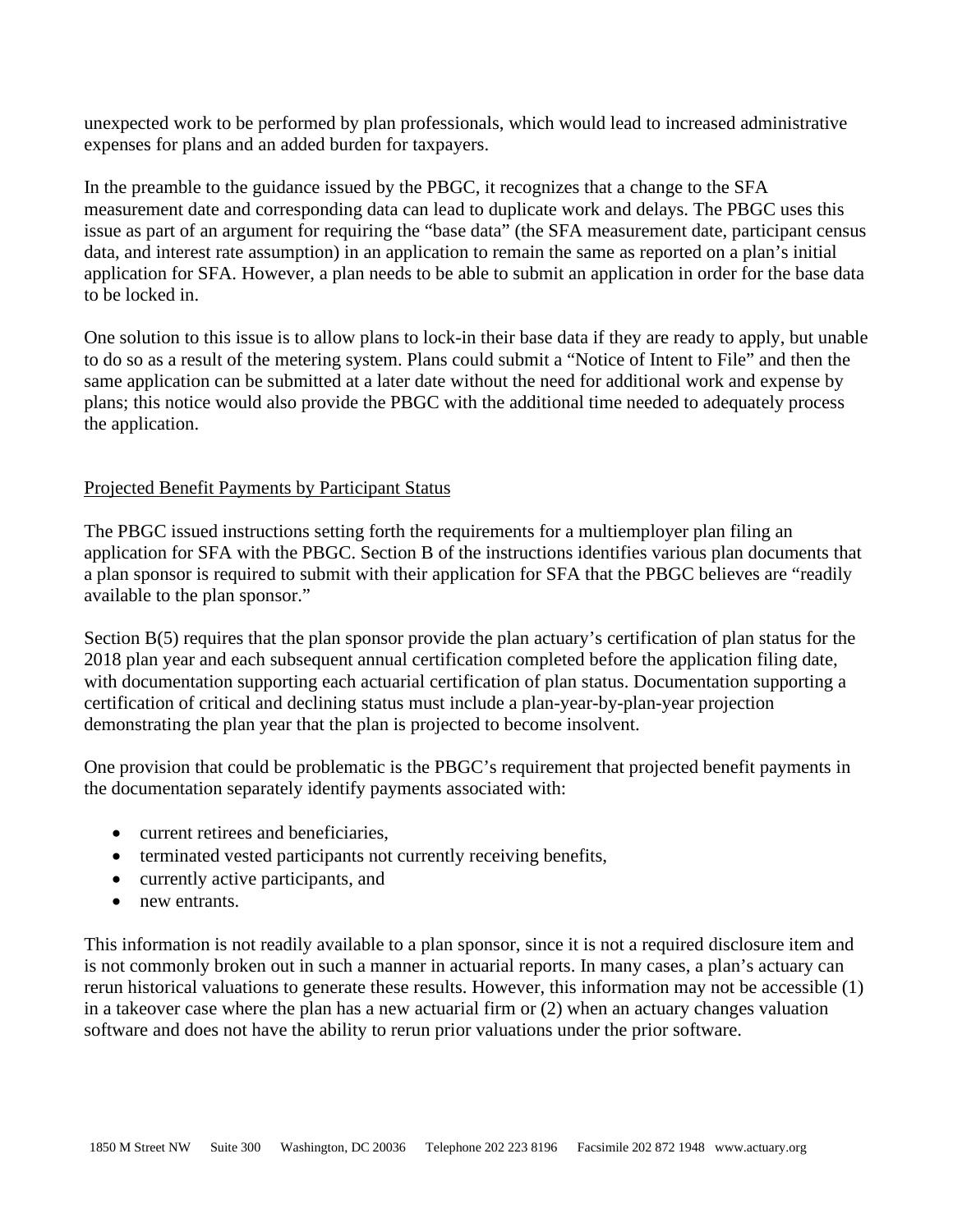It is not apparent why projected benefit payments need to be broken out in such a manner for historical reporting periods, since the demonstration of a plan's insolvency can be clearly illustrated based on projected benefit payments in the aggregate.

Given the potential added expense to plans and taxpayers, possible inability for some plan sponsors to provide such information, and lack of necessity for historical documentation purposes, we respectfully suggest that the PBGC reconsider this requirement, even if only for the certifications prior to 2021. If the PBGC determines this item should remain a required disclosure item for applications, then we suggest a plan sponsor be provided leniency during an application review if they are unable to provide such documentation with acceptable reasons.

# **Withdrawal Liability**

The IFR requires plans receiving SFA to use mass withdrawal liability interest rates to determine the present value of vested benefits for the assessment of withdrawal liability. Currently, these rates are historically low. As these rates fluctuate, an employer's potential withdrawal liability will change. In a rising interest rate environment, an employer could be incentivized to withdraw from a plan.

In addition, the SFA is considered an asset of the plan when determining unfunded vested benefits for the assessment of withdrawal liability. Depending on the amount of SFA, even in combination with the required use of mass withdrawal liability interest rates, the amount of unfunded vested benefits during the SFA coverage period could be less than prior to the SFA coverage period. This is especially true for plans that already use mass withdrawal interest rates for withdrawal liability.

Further, the SFA amount is to be determined by projecting withdrawal liability payments, both for currently withdrawn employers and potential withdrawals during the SFA coverage period. As stated previously, even with the use of mass withdrawal liability interest rates, an employer's withdrawal liability may decrease, thereby increasing the potential for the employer to withdraw. This would increase the potential withdrawals during the SFA coverage period, resulting in a potentially higher SFA amount. Consequently, due to the higher projected withdrawals, the needed SFA amount would increase, resulting in an increased likelihood of employer withdrawals. This creates a circular issue.

An option that has been raised by some is one in which the SFA assets would be disregarded in the determination of unfunded vested benefits for assessment of withdrawal liability. Our understanding is the PBGC determined this alternative to be more administratively complex and therefore less desirable. However, the SFA assets need to be separately identified under both the requirements of the IFR for purposes of investment segregation and for the determination of minimum funding requirements so this option should not add any administrative complexity.

The IFR requires plans to use the mass withdrawal interest rates until the later of 10 years after the end of the plan year in which the plan receives payment of SFA or the last day of the plan year in which the plan no longer holds any SFA or earnings. Under these provisions, plans could prolong the use of mass withdrawal liability interest rate assumptions simply by keeping a small SFA balance. The PBGC might consider changing to a fixed period, such as 10 years, for which the use of mass withdrawal liability interest rate assumptions.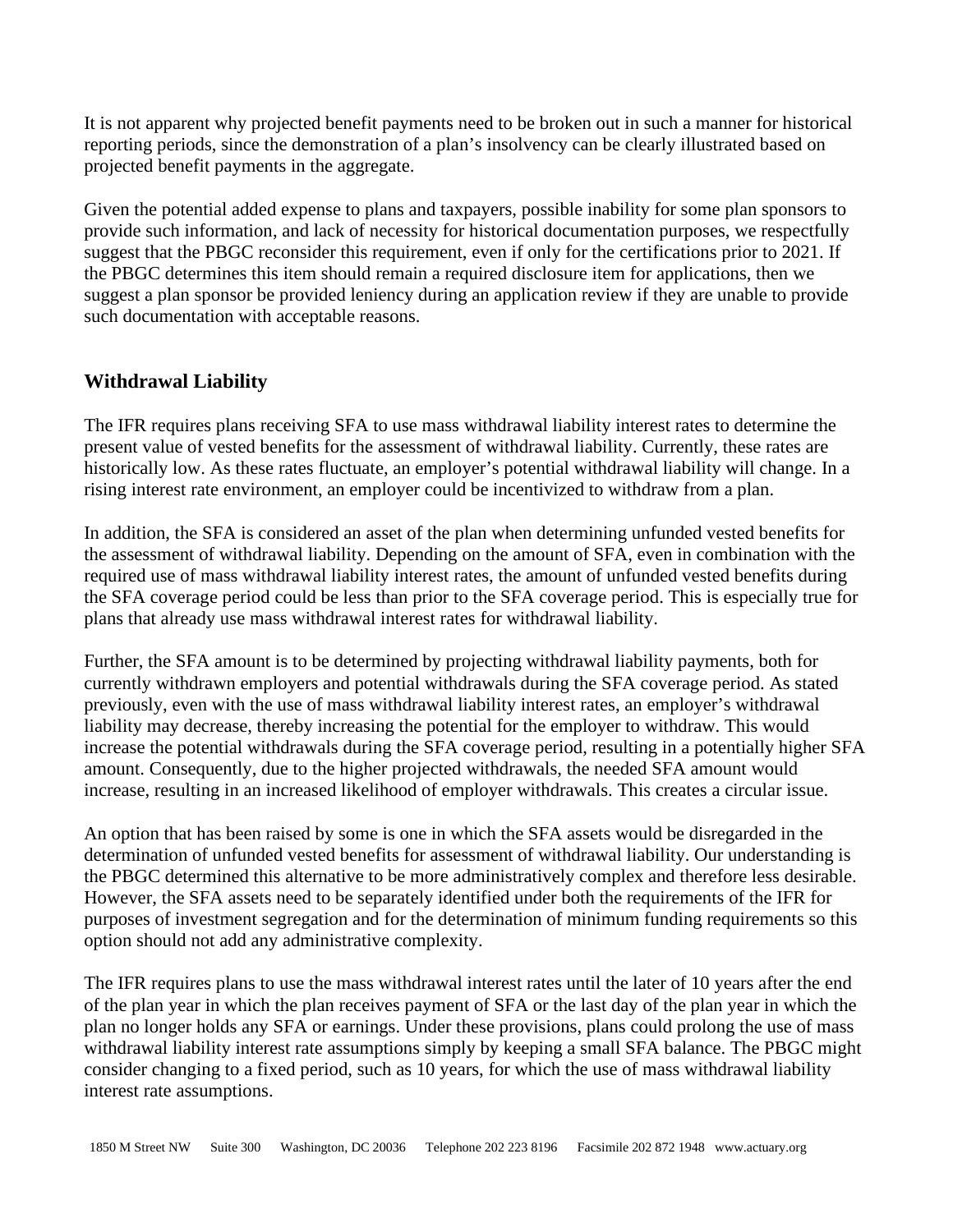Some plans have adopted two-pool alternative withdrawal liability arrangements that separate unfunded vested benefit pools. One pool would include all of a plan's legacy liabilities ("old pool"), while the other would consist of future liabilities of some employers ("new pool"). A two-pool alternative withdrawal liability arrangement may attract new employers or retain employers who would otherwise be reluctant to remain in a plan due to the uncertainty of withdrawal liability costs. Both outcomes can help improve the long-term financial security of benefits for plan participants and beneficiaries.

The requirement to use mass withdrawal liability interest rates to determine the present value of vested benefits would likely introduce unfunded liabilities in the new pool. This could result in a significant reduction in ability for plans to attract new employers and may result in additional withdrawals. The PBGC might consider providing alternative options for the valuation of unfunded vested benefits in the new pool that preserve the ability of plans to attract and retain employers.

Lastly, in the Preamble to the IFR, a footnote was included that stated the PBGC intends to propose a separate rule of general applicability under §4213(a) of ERISA to prescribe actuarial assumptions which may be used by a plan actuary in determining an employer's withdrawal liability. This section was introduced with the passage of Multiemployer Pension Plan Amendments Act of 1980 and applies to all multiemployer pension plans, not just those receiving SFA. Depending on the separate rule, the guidance could be helpful in resolving disputes around the assumptions used to determine unfunded vested benefits for the assessment of withdrawal liability.

## **Conditions & Restrictions**

ARPA provides for a number of restrictions and conditions on plans receiving SFA. These include conditions on benefit increases, allocation of plan assets, decreases in contributions, allocations of contributions, and withdrawal liability interest assumption and settlements. The restrictions pertain to the segregation of the SFA from other plan assets and requirements to invest in investment-grade bond or other investments as permitted by the PBGC.

We have concerns over the conditions on retroactive benefit improvements for plans that go beyond what was required under PPA and MPRA in developing their rehabilitation plans. Some plans reduced benefits to lower than 1% of contributions and other plans instituted a full plan freeze. Similarly, some plans took greater steps in removing adjustable benefits than other plans. These plans took rigorous actions attempting to correct their funding situation and are unable to restore benefits that would have otherwise been accrued without bargaining additional contributions. We suggest the considerations be adjusted in these circumstances and allow for a minimum level of future accruals be factored into the SFA determination and retroactive increases be permitted if they are paid for by additional contributions (similar to the current PPA requirements for plans in endangered or critical status). If reduced benefits are allowed to remain at current levels for an extended period, we have concerns that the active membership may no longer choose to support the plan over the long term, and this could create a complication for future collective bargaining. This is similar to the exception allowed to reduce contribution rates if it would reduce the risk of loss to the plan. Otherwise, this would create a circular issue as it could affect assumptions used in the determination of the SFA.